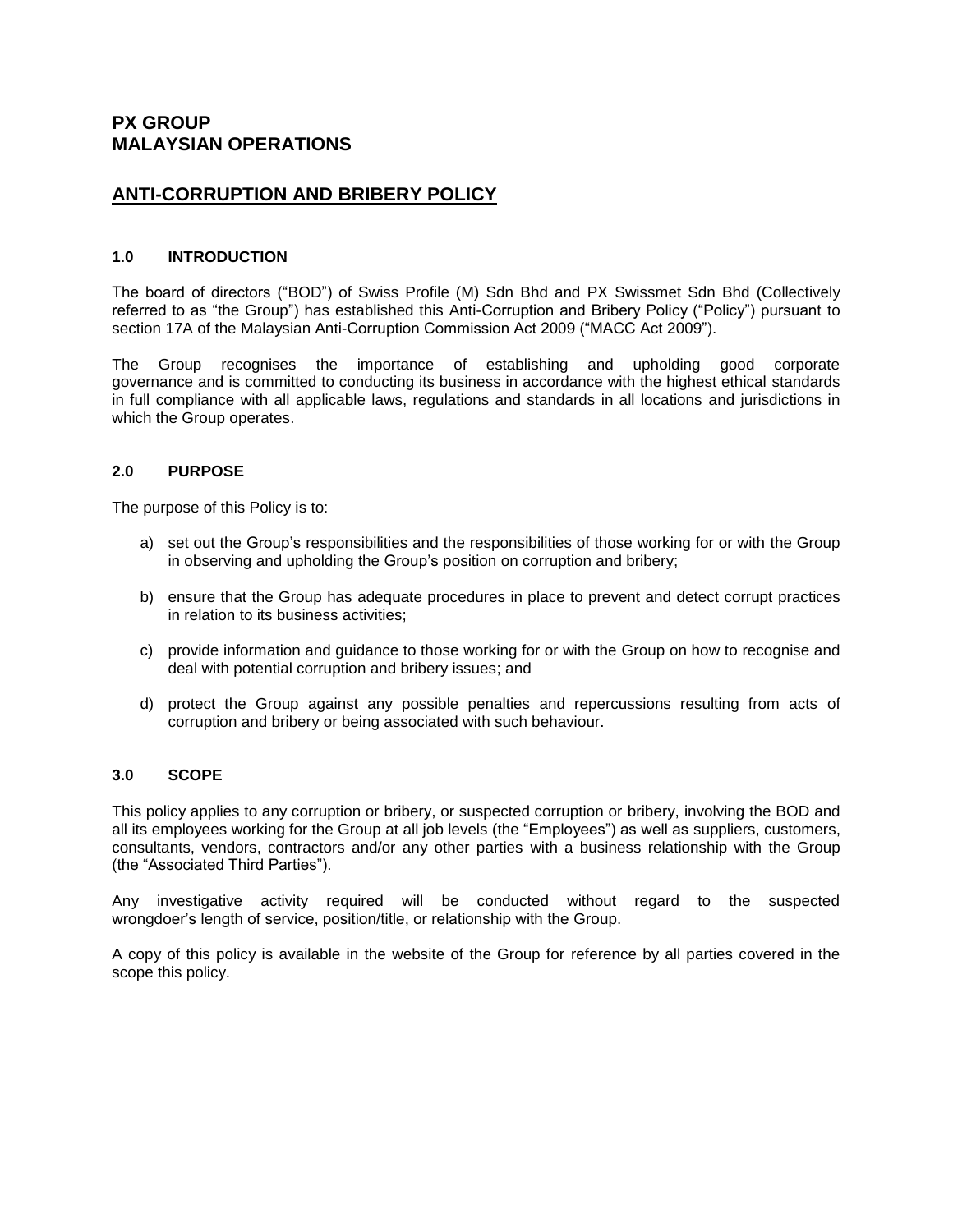## **4.0 PRINCIPLES AND POLICY STATEMENT**

- 4.1 The Group adopts a zero-tolerance approach towards any form of corruption and bribery in conducting its business. The Board of Directors, Employees and Associated Third Parties must uphold the highest standard of integrity and accountability in discharging their duties and to ensure that the business activities of the Group are conducted in compliance with the applicable legal and regulatory requirements on anti-corruption and bribery.
- 4.2 The Group is committed to conducting its business with transparency, ethics and integrity in all its business relationships and dealings in accordance with the Group's Code of Conducts. Also, the Group remains bound by the laws of Malaysia, including the MACC Act 2009 and Amendment Act 2018 and any of its amendments or re-enactments that may be made by the relevant authority from time to time.
- 4.3 The Group prohibits corruption and bribery, and does not tolerate any practice that seeks to obtain business through improper means and never consent to these acts. Neither the Group's Employees nor its immediate family members are allowed to offer, receive or accept any kind of benefit to or from business partners, government officers, customers and vendors which might compromise, or appear to compromise, the ability to make objective and fair business decisions. With that, the Group endeavours to implement and enforce effective system to prevent the occurrence of corruption and bribery.

## **5.0 CORRUPTION, GIFTS, BENEFITS AND ENTERTAINMENT**

- 5.1 The Group encourages the use of good judgment, discretion and moderation when giving or accepting gifts or entertainment. All benefits (including gifts, entertainment and/or favours) must be:
	- a) reasonable in value;
	- b) infrequent in nature;
	- c) transparent and open;
	- d) not given to influence or obtain an unfair advantage; and
	- e) respectful and customary
- 5.2 As a general rule, all Employees are to refrain from offering or receiving any gifts, benefits and/or entertainment from a third party or stakeholder of the Group in the course of their duties except if it is made from gestures that are construed to be legitimate contribution and provided that the gifts, benefits and/or entertainment are presented in good faith, which may be directly or indirectly offered as a result of the Employee's position or performance of duties with the Group or for cultivating good business relationship.
- 5.3 All Employees shall exercise proper care and judgement in respect of giving or receiving any gifts, benefits and/or entertainment on a case-by-case basis. He or she must evaluate the impact of their actions prior to giving or accepting any gifts, benefits and/or entertainment as it may put them in an obligated or compromised position which could affect business judgement.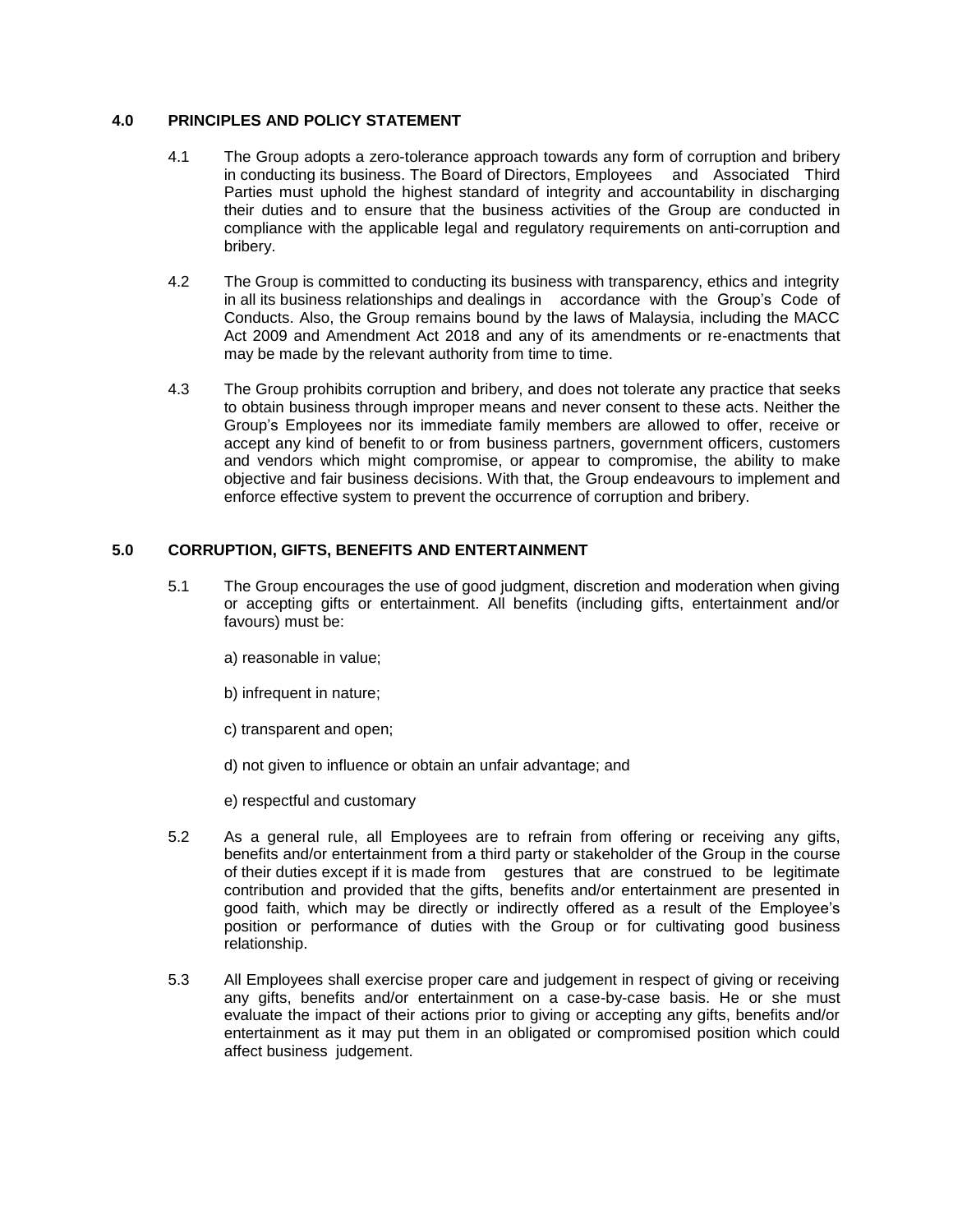- 5.4 However, the Group does not condone any event that relates to:
	- a) giving or offering a payment, loan, reward, gift, entertainment or favour to any third party with the expectation or hope that a business advantage will be received;
	- b) giving or offering a bribe or anything which may be viewed as a bribe to a government officer, agent or representative to facilitate or expedite an action or a routine procedure;
	- c) receiving or requesting for gifts, payment, benefits or anything which may be viewed as bribe from a third party knowing or suspecting it is offered with the expectation that it will obtain a business advantage for them; or
	- d) engaging in any activity that might lead to a breach of this Policy.

## **6.0 FACILITATION PAYMENTS AND KICKBACKS**

- 6.1 Facilitation payments are typically unofficial payments made to secure or expedite the performance of a routine or an administrative process ("Facilitation Payments"). Kickbacks are typically payments made in return for a business favour or advantage and can include is counts or other types of cash incentives ("Kickbacks").
- 6.2 The Group adopts a strict policy of disallowing the use of Facilitation Payments or Kickbacks of any kind in its business. All Employees and Associated Third Parties must avoid or decline any activity that might lead to, or suggest, that a Facilitation Payment or Kickback will be made or accepted.
- 6.3 Any individual who is involved in making a payment on behalf of the Group must always be mindful of what the payment is for and whether the amount requested is proportionate to the goods or services provided. Any suspicions, concerns or queries regarding a payment should be raised via the channel as outlined in the Whistle-blowing Policy.

#### **7.0 CHARITABLE CONTRIBUTIONS, DONATIONS AND SPONSORSHIPS**

- 7.1 Any charitable contributions or sponsorships made on behalf of the Group must not be related to, dependent on, or made in order to win, or influence, a business deal or decision. The contributions or donations need to be made in good faith and in compliance with the Group's Code of Conducts and all relevant policies and procedures.
- 7.2 No donation should be made without the prior consent of the BOD of the Group. The Group will ensure that the recipient of any charitable contribution or sponsorship is a legitimate registered charity, and that the donations or sponsorship were expensed or accounted for in an appropriate manner. The recipient will be required to provide a receipt for the contribution, and/or confirmation of what the funds will be used for.

## **8.0 POLITICAL DONATIONS AND CONTRIBUTION**

8.1 The Group does not make any contributions to any government officers or political parties. In the event that any of our Employees or the Associated Third parties undertake such unauthorised activity, he or she will be deemed to be acting in his/her personal capacity and not on behalf of the Group.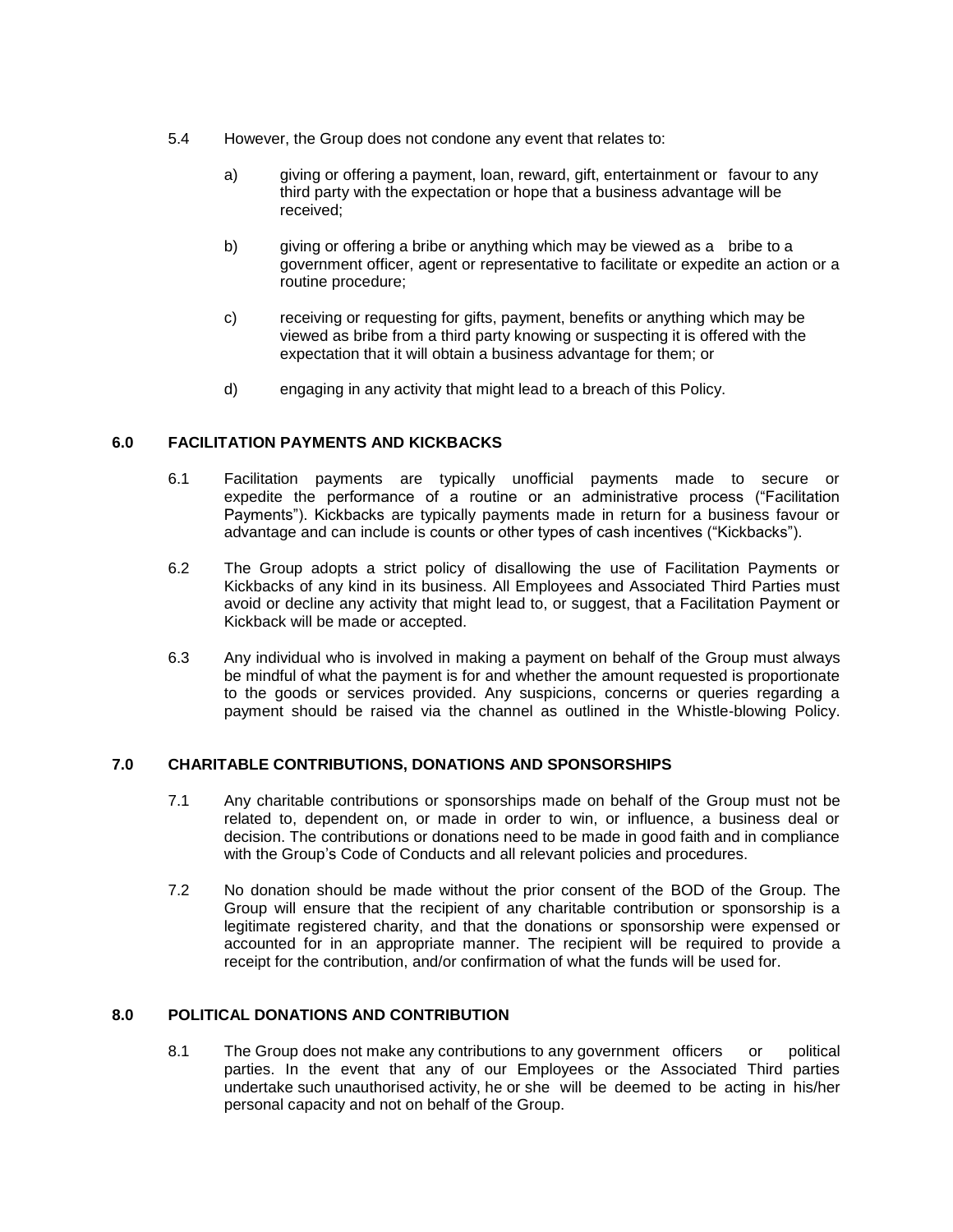#### **9.0 RECORD KEEPING**

- 9.1 The Group must keep its financial records with appropriate internal controls in place to serve as documentary evidence for any payments made to, and/or receiving payments from, third/external parties.
- 9.2 All expense claims relating to gifts or entertainment made to third parties must be submitted in accordance with the Group's expense policy and/or other applicable disbursement policy.
- 9.3 All records and documents relating to dealings with third parties should be prepared and maintained with strict accuracy and completeness. No records are allowed to be kept "offline" to facilitate or conceal improper payments.

#### **10.0 REPORTING PROCEDURE**

- 10.1 Suitable reporting channels have been established and maintained for receiving information regarding violations of this Policy, and other matters of integrity provided in good faith by the Employees and/or Associated Third Parties.
- 10.2 The Group has put in place the Whistle-blowing procedures to provide an avenue which serves as a confidential platform for all Employees and Associated Third Parties to disclose any acts of corruption and/or bribery in a confidential manner that protects the whistle-blower from any risk or reprisals. Reports made in good faith, either anonymously or otherwise, shall be addressed in a timely manner and without incurring fear of reprisal regardless of the outcome of any investigation.
- 10.3 Retaliation in any form against any individual where the person has, in good faith, reported a violation or possible violation of this Policy is strictly prohibited. Any Employee found to have deliberately acted against the interests of a person who has in good faith reported a violation or possible violation of this Policy shall be subjected to disciplinary proceedings including demotion, suspension, dismissal or other actions (including legal action) which the Group may pursue.

#### **11.0 CONFIDENTIALITY**

- 11.1 The Group will do its best to protect an individual's identity when he or she raises a concern and does not want their name to be disclosed. However, it must be acknowledged that the investigation process may reveal the source of the information and a statement by the individual may be required as part of the evidence.
- 11.2 The Group encourages individuals to put their names to allegations. Concerns expressed anonymously are much less powerful, but they will be considered at the discretion of the Group. In exercising this discretion, the factors to be taken into account would include the seriousness of the issues raised, the credibility of the concern, and the likelihood of confirming the allegation from attributable sources.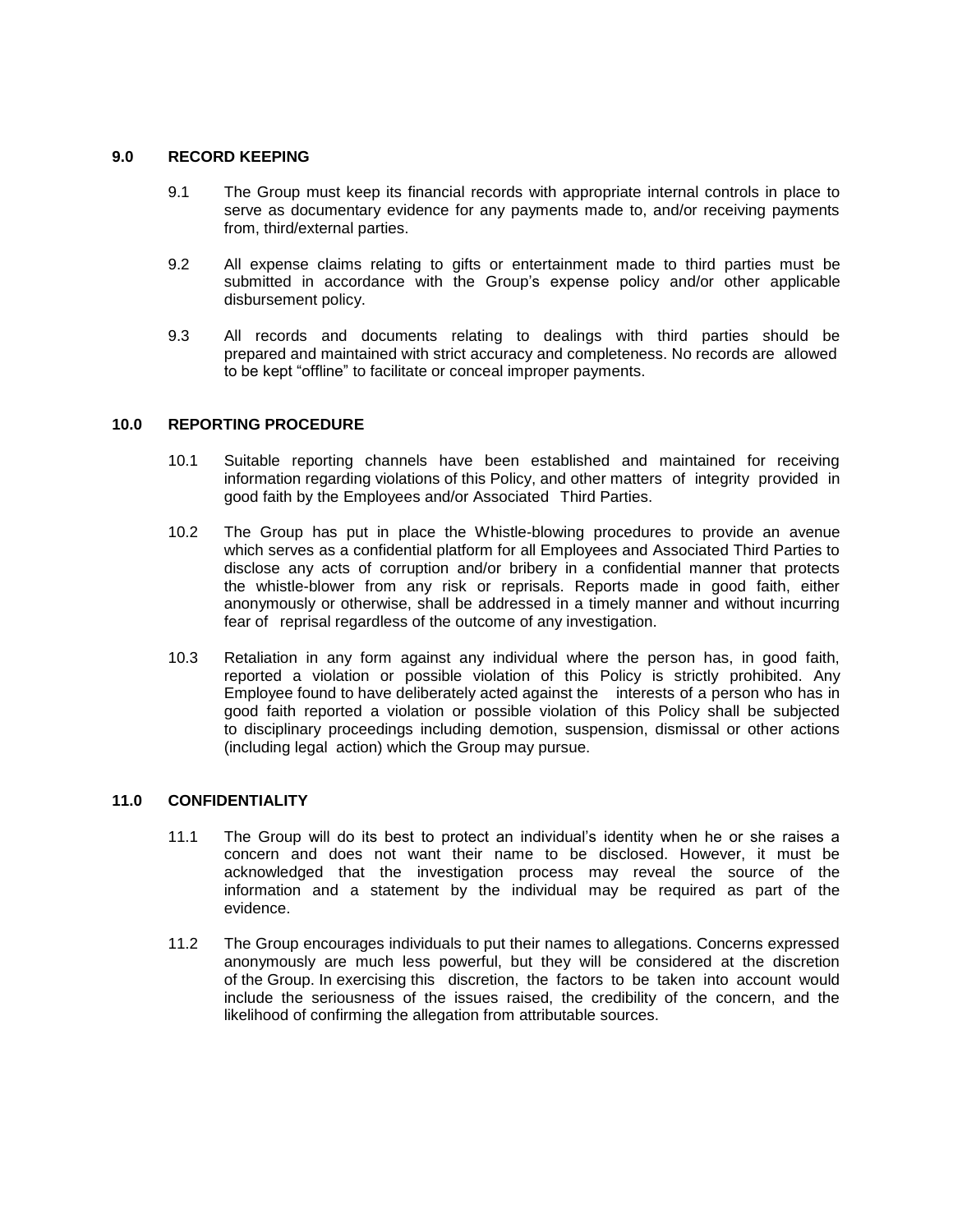### **12.0 TRAINING AND AWARENESS**

- 12.1 All existing Employees will receive regular and adequate training on the Group's position regarding anti-corruption and bribery, integrity and ethics to ensure their thorough understanding of this Policy, especially in relation to their role within the Group.
- 12.2 Training should be provided to Employees who are:
	- a) new to the Group;
	- b) appointed to or currently holding an exposed position (i.e. managerial and / or executive position who has the responsibility of authorising, negotiating and executing transactions which are more likely to be exposed to risks of corrupt and bribery practice) Human Resources Department shall maintain records to identify which Employees have received training and from time to time update the training schedule.
- 12.3 The Group's zero-tolerance approach to corruption and bribery must be communicated to all the Associated Third Parties at the outset of the Group's business relationship with them and as appropriate thereafter.

## **13.0 MONITORING AND REVIEW**

- 13.1 The Group will monitor the effectiveness and review the implementation of this Policy as well as regularly considering its suitability, adequacy and effectiveness. Any improvements identified will be made as soon as possible.
- 13.2 Internal control systems and procedures will be subject to regular audits to provide assurance that they are effective in countering corruption and bribery.
- 13.3 This policy will be reviewed periodically by the Group and may be amended at any time.

Employees, officers and directors will be fully informed of any material revisions to this policy.

## **14.0 AUDIT AND COMPLIANCE**

14.1 Regular audits shall be conducted to ensure compliance to this Policy. Such audits may be conducted internally by the Group or by the internal auditor. Audit documentation should include performance improvement action plans.

#### **15.0 SANCTIONS FOR NON-COMPLIANCE**

- 15.1 The Group regards acts of corruption and bribery as serious matters and will apply penalties in the event of non-compliance to this Policy. Any non-compliance involving the Employees of the Group may lead to disciplinary action, which could result in termination of employment.
- 15.2 The Group reserves its right to terminate contractual relationships with any Associated Third Parties in the event of a breach to this Policy.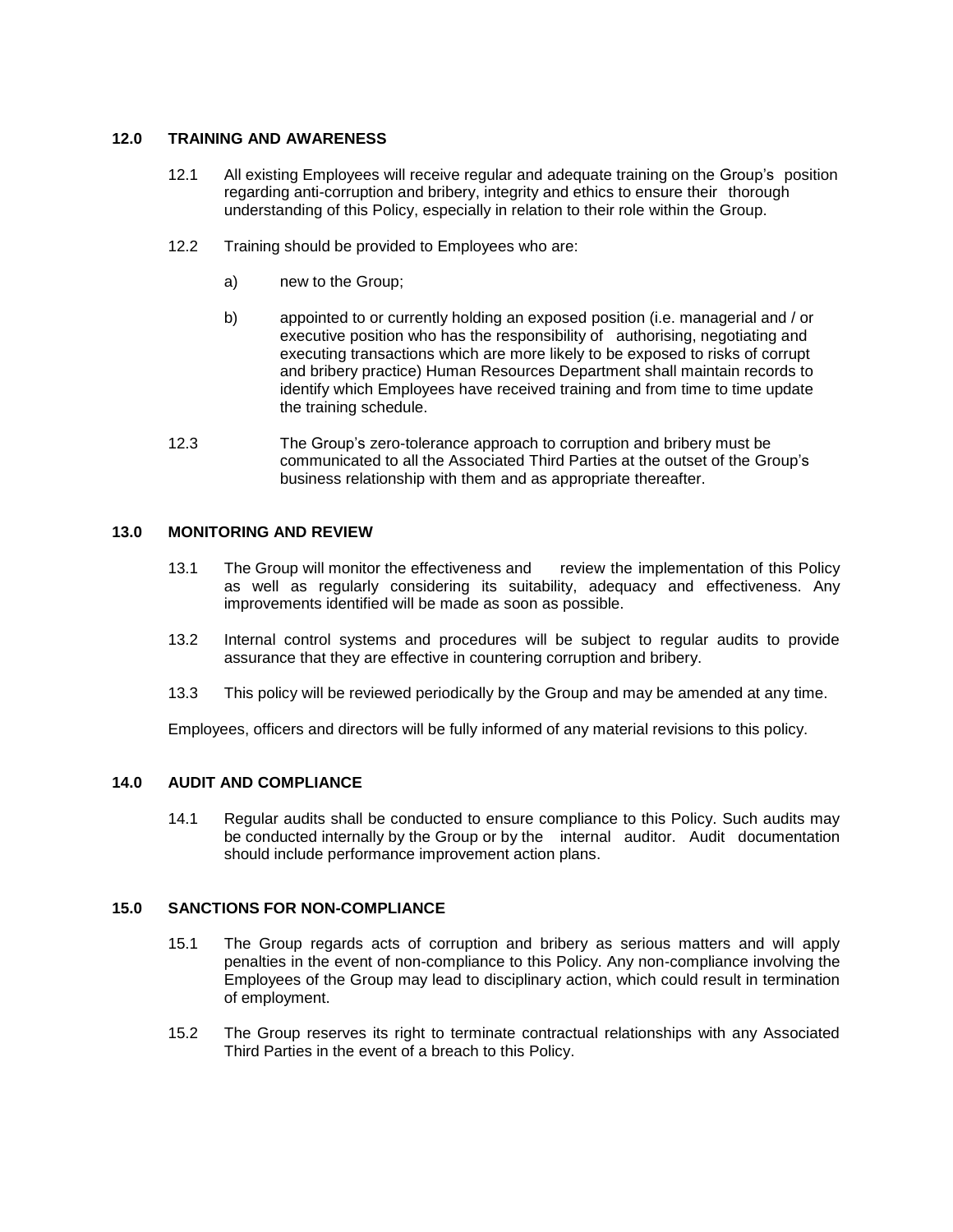## **16.0 WHISTLE-BLOWING PROCEDURE**

Any reports on anti-corruption and bribery, shall be reported via to the following channel :-

- a) Via e-mail (Preferred method) : [philippe.chave@pxgroup.com](mailto:philippe.chave@pxgroup.com)
- b) Via mail in an enveloped marked "STRICTLY PRIVATE AND CONFIDENTIAL" to :

Mr. Philippe Chave The Managing Director Swiss Profile (M) Sdn Bhd / PX Swissmet Sdn Bhd 2900 Tingkat Perusahaan 6B Prai Free Industrial Zone 13600 Prai, Penang Malaysia

Reports can be in any language and accompanies by hard evidences.